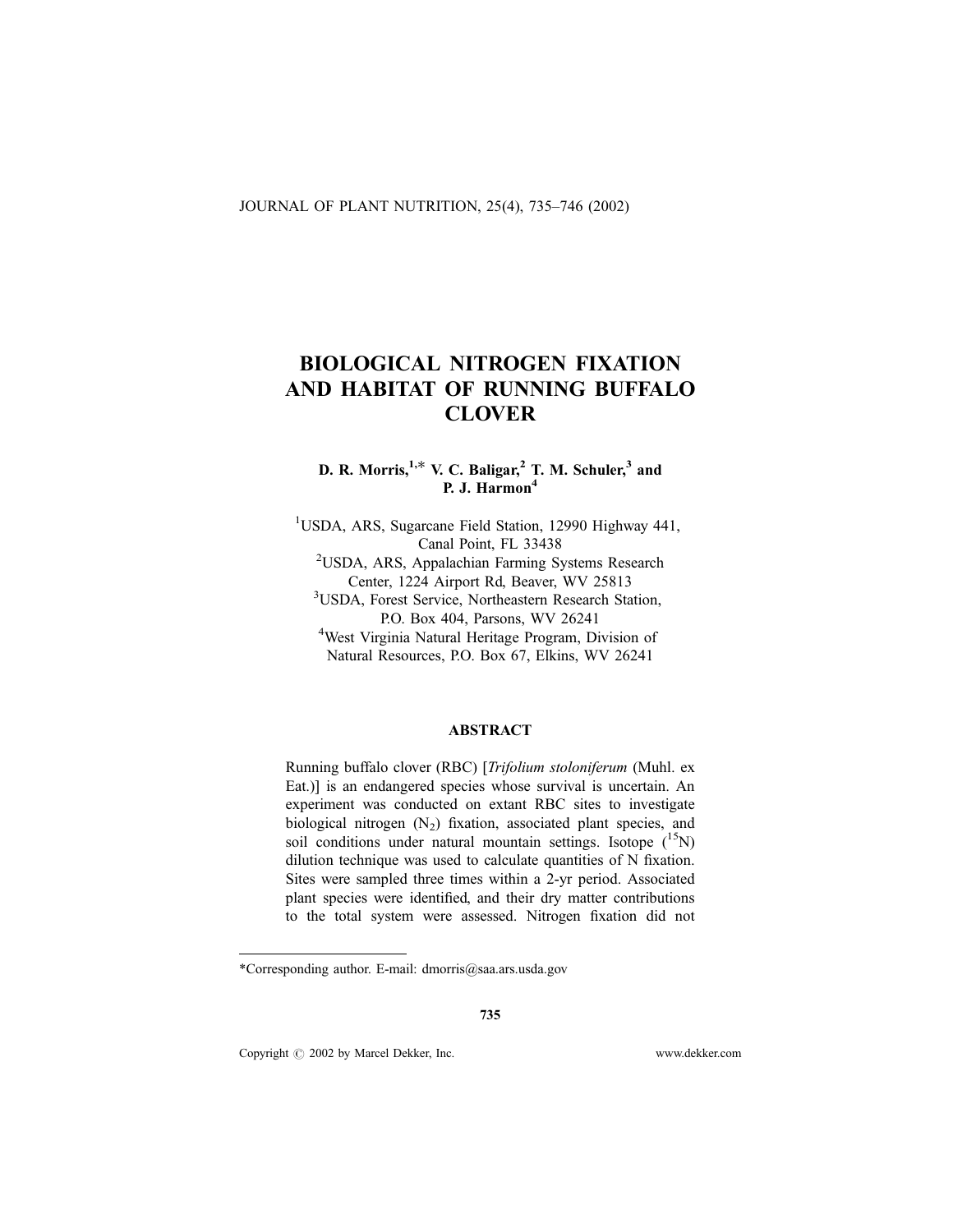appear to contribute a significant portion of the plant N demand. Close cutting (3-cm height) did not seriously damage RBC stands, and RBC constituted between 11 and 44% of the stand throughout the sampling period. Clover forage quality was adequate for grazing animals with around 15% protein. Of the 37 different plant species identified in experimental plots, nettle (Urtica dioica L.) and deer tongue (Panicum clandestinum L.) were most closely associated with RBC based on significant correlation coefficients  $(r = 0.90$  and 0.83, respectively). Native RBC was growing in relatively fertile soil with pH values above 5.5 and potassium (K) values above  $96 \mu g g^{-1}$ . However, phosphorus (P) and magnesium (Mg) may be limiting growth since soil available values were below 2 and  $80 \mu g g^{-1}$ , respectively. It appears that RBC is a non-N fixing legume whose cutting management may be similar to other forage clovers.

### INTRODUCTION

Running buffalo clover (RBC) is a United States endangered plant species (1) that was historically reported growing within the disturbance trails associated with woodland bison (Bison bison athabascae), eastern elk (Cervus elaphus canadensis), and white tailed deer (Odocoileus viginianus) (2). The habitat ranged across the central United States, extending from Kansas to West Virginia (3). A lack of recent field observations and no recent botanical collections led Brooks (4) to conclude that RBC could possibly be extinct. However, Bartgis (2) found two extant populations in Fayette County, WV and subsequent populations have been found in the USA, primarily in Ohio (5), Kentucky (6), and Indiana (7).

RBC has many characteristics that could be useful as an agricultural forage plant if it recovers from near extinction. It is a perennial clover that is readily consumed by foraging animals, it produces hard seed that will germinate upon scarification or passage through an animal rumen, and it is easily cultivated (6). Its biological  $N_2$  fixing capacity is not known since *Rhizobium sp.* have not been found that produce effective nodules on RBC (6). It has been reported to grow in moist, fertile soils with partial shade (6), and previous work has indicated that most frequently it was found in woodlands associated with water courses (4). Its growth and ecology in well drained, upland soils has not been reported.

Part of the recovery plan for RBC (7) calls for locating rhizobial strains (if any) that may be fixing nitrogen in RBC root nodules; determining competitive interactions between RBC and weedy associates; and determining nutrient limitations to RBC growth. The objectives of this experiment were to address these three issues to aid in the recovery of this species. The non-destructive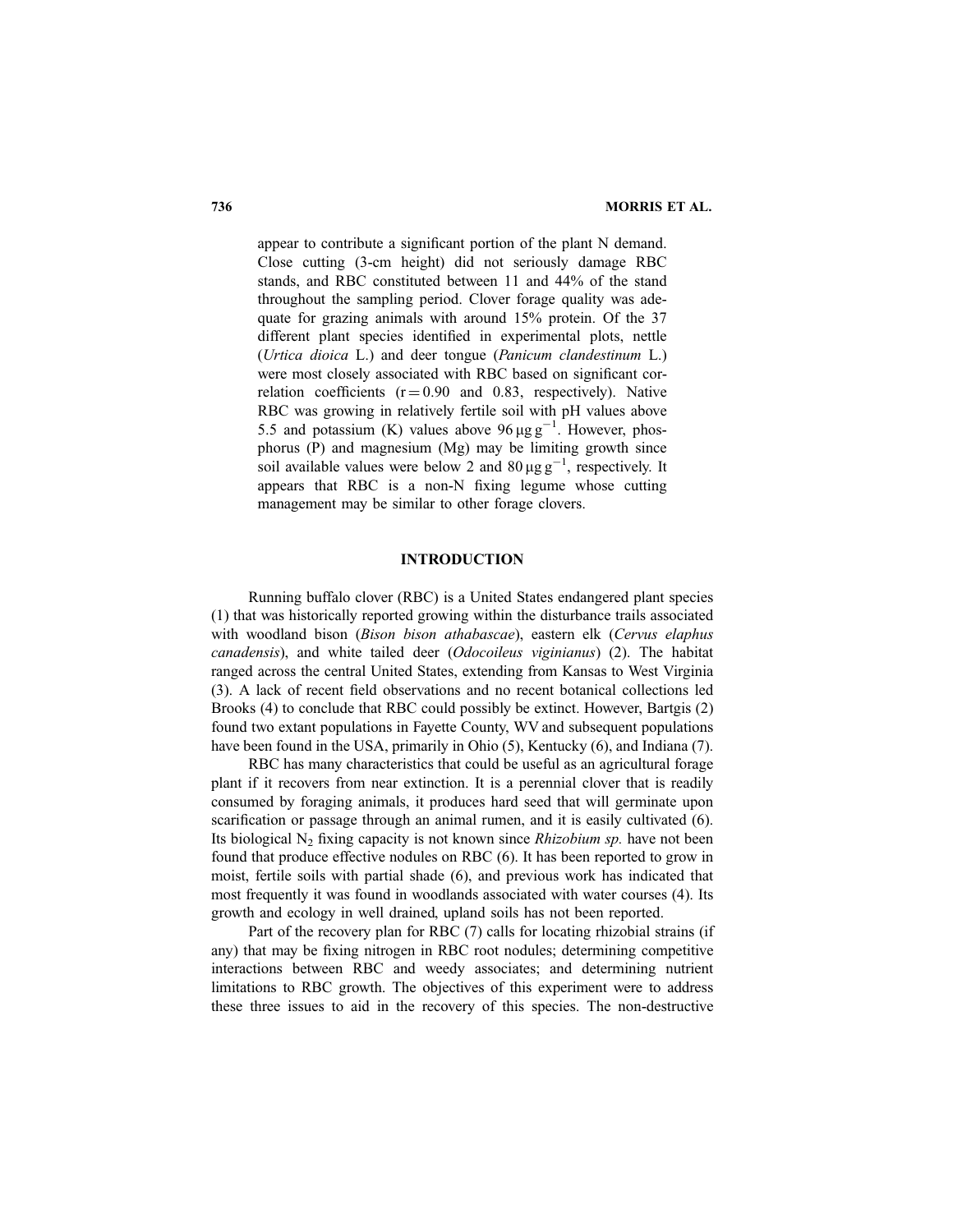#### N<sub>2</sub> FIXATION AND HABITAT OF RBC 737

technique of  $15N$  labeling was used to detect biological nitrogen fixing associations with RBC. If significant N fixation occurred, selected endangered plants could be excavated and roots examined for presence of rhizobial infected nodules without destroying all RBC plants.

#### MATERIALS AND METHODS

Three field sites were selected in the Fernow Experimental Forests near Elkins, WV. All sites contained protected stands of RBC. Sites one and two were under a hardwood forest dominated by red oak (*Quercus rubra* L.), yellow poplar (Liriodendron tulipefera L.), and black cherry (Prunus serotina L.). RBC was growing on skid roads established ca. 1950. These roads have been used about once per decade in conjunction with ground-based logging systems for dragging tree-length logs to a landing. Site three was in a forest meadow near an old home site that is maintained by annual mowing. The area comprising all sites was index<sub>50</sub> 80 for northern red oak, which represents one of the most productive forest sites in the region (8). Distances between sites were around 1.6 km. Soil at all three sites was a Belmont soil series (fine-loamy, mixed, mesic Typic Hapludalfs). Four replications (plots) of  $1 \times 1$  m in size per site were established about 30-m apart on Sites 1 and 2 and 15 m apart on Site 3. Each replication was selected from stands of RBC that appeared to have greater than 30% RBC plants. Elevations at Sites 1, 2, and 3 were 760, 737, and 836 m, respectively.

On 17 August 1993, all plants in each replication were cut by hand to a 3-cm height. The area was then sprayed with 75%, <sup>15</sup>N-enriched ammonium sulfate at a rate of  $1 \text{ kg} \text{ N} \text{ ha}^{-1}$  followed by spraying with 250-ml distilled deionized water to wash fertilizer N from the plant stubble. After cutting, plant species were separated, identified, dried to constant weight at  $60^{\circ}$ C, and weighed to determine dry matter. On 4 October 1993, plants were harvested again by the same method listed above, and six soil samples were taken 0.3 m from outside the plot to a depth of 15 cm with a soil probe (1.5 cm diameter). Soil samples were taken outside the plot area to avoid damaging RBC. Another harvest was taken on 19 July 1994 by the same methods.

On the last sampling date, RBC and rice cutgrass [Leersia oryzoides (L.) Sw.] (RCG) dry plant material were ground to pass a 1-mm screen and analyzed for  $\%$ <sup>15</sup>N using a mass spectrometer. Rice cutgrass was used as the control (non-N fixer) to determine N fixation in clover by isotope dilution (9). Plant material from the second sampling date was not analyzed because there was a very low dry matter yield at that time due to periodic drought in late summer. Three RBC and RCG plant samples at the first cutting were randomly selected for  $\mathrm{^{15}N}$  analysis to determine if it would be worth trying to detect N fixation by natural abundance technique. Since differences in  $\frac{9}{6}$ <sup>15</sup>N were extremely small, remaining plants at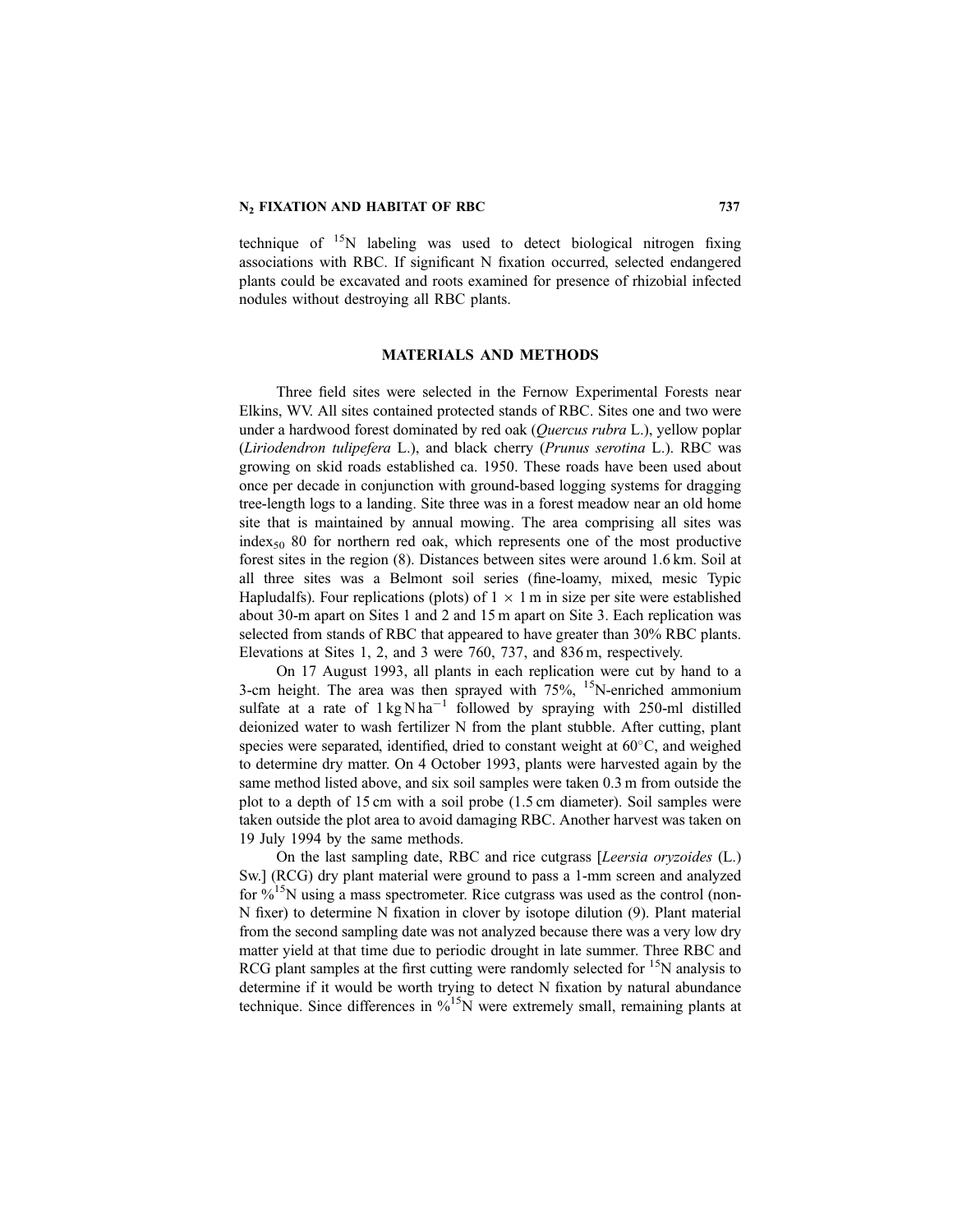cutting one were not analyzed due to cost of analysis. Plant samples were analyzed for total %N (10) and %<sup>15</sup>N using a mass spectrometer. Crude protein was calculated as  $6.25 \times \%$  total N (10). Ratio of N from biological fixation to total N in RBC was determined according to the protocol defined by Weaver and Danso (9), as follows:

Ratio of N fixed in clover  $= 1 - (\frac{9}{6})^5$ N excess in clover/%<sup>15</sup>N excess in grass). Soil samples were air dried, sieved through a 2-mm screen, and analyzed for pH (water) (11), Bray-1 P (12), ammonium acetate extractable K, calcium (Ca), and Mg (13), DTPA extractable manganese (Mn) (14), and KCl extractable aluminum (Al) (15).

Percent N fixed, protein concentration, soil mineral content, and total dry matter yield at each harvest were analyzed as a completely randomized design with independent variables of site and replication (16). Plant composition at each harvest was analyzed as a split plot design with site used as the split variable. Independent variables were site, plant, and replication. Plant composition data were analyzed using both untransformed and transformed (arc sin square root) calculations. However, the analysis results were similar regardless of transformation, and the figure representing the data in the text shows only non-transformed data with accompanying  $LSD<sub>0.05</sub>$ . Also, for presentation purposes, if a plant species did not average more than 3% of the plant composition at each harvest, it was included in a miscellaneous (msc) category. Correlations between RBC and all other plant species were performed using site means for each harvest. If a species was only found in one harvest, it was not included in the correlation analysis.

#### RESULTS AND DISCUSSION

Calculated amounts of N in RBC from N fixation ranged from  $-4.1$  to 17.6% (Table 1). However, these values may be within the experimental error with actual N fixation near zero because an ANOVA comparing  $\frac{9}{15}N$  of RBC with RCG at respective sites did not show statistically significant differences  $(P = 0.10)$ . Even if the 17.6% were believed to be a true representation of N fixation and could be an ecological significant portion of N fixed in RBC, it would only represent less than  $15 \text{ kg ha}^{-1}$  N fixed at site 1. This quantity of N fixed is small compared to other forage clovers such as white clover (Trifolium repens L.) or red clover (Trifolium pratense L.), which may fix 128 and  $154 \text{ kg} \text{ N} \text{ ha}^{-1} \text{ yr}^{-1}$  (17). Throughout the course of this study, leaves on all RBC plants appeared to be green and healthy, so we could not distinguish between plots that may or may not have contained symbiotic N fixing associations. Furthermore, at sampling, soil was carefully dug around some RBC roots and no root nodules were found. Therefore, we concluded there was little or no N fixation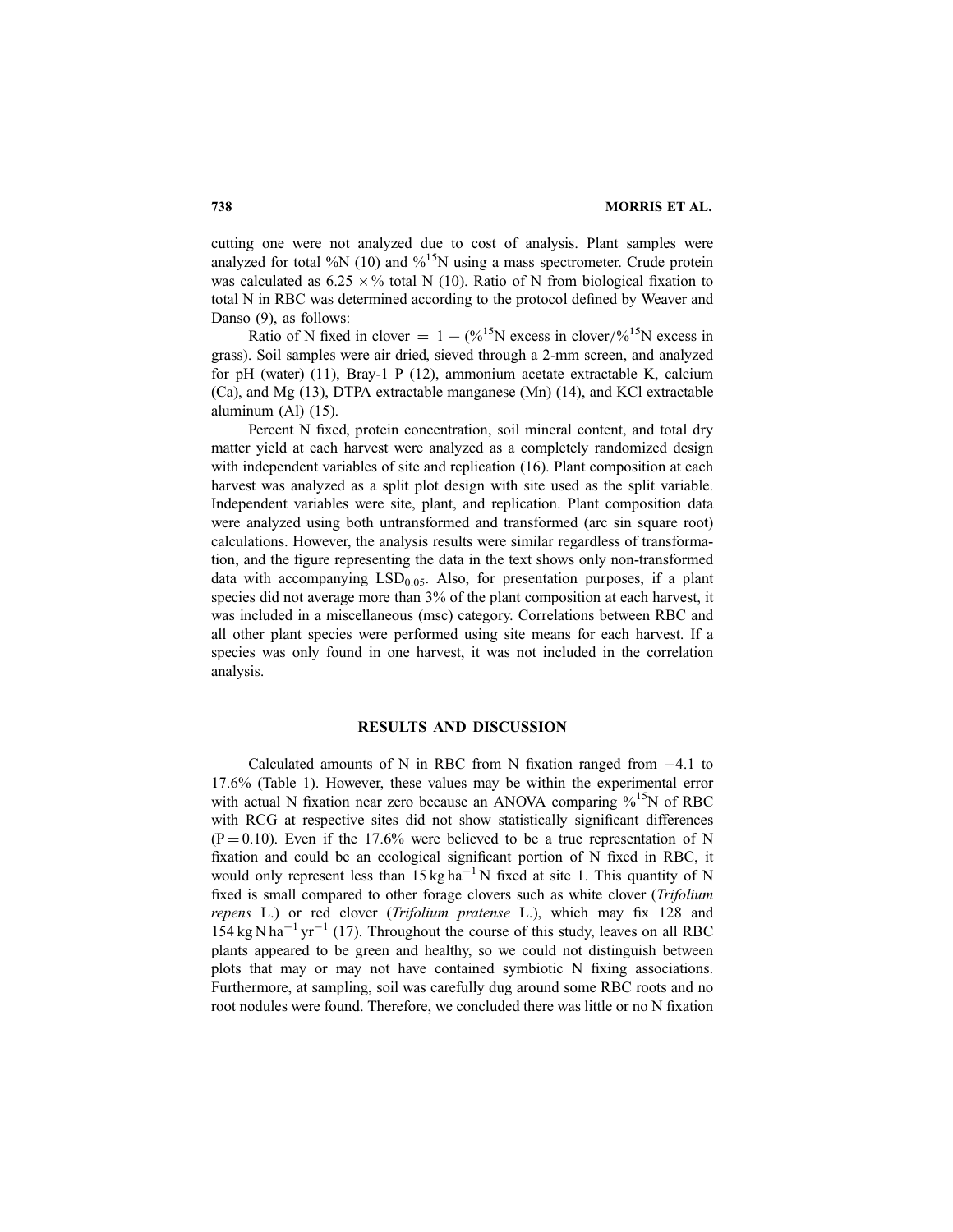| Site         | %N Fixed<br>in RBC | $\%^{15}N$<br>in RBC | $\%^{15}N$<br>in RCG | %Protein<br>in RBC | $%$ Protein<br>in RCG |
|--------------|--------------------|----------------------|----------------------|--------------------|-----------------------|
| $\mathbf{1}$ | 17.6               | 0.5255               | 0.5595               | 15.8               | 17.0                  |
| 2            | 9.4                | 0.5640               | 0.5846               | 15.1               | 15.1                  |
| 3            | $-4.1$             | 0.4794               | 0.4749               | 15.4               | 13.2                  |
| Mean         | 7.6                | 0.5230               | 0.5397               | 15.4               | 15.5                  |
| <b>LSD</b>   | ns <sup>1</sup>    | ns                   | ns                   | ns                 | ns                    |

**Table 1.** Percent N Fixation,  $^{15}N$  Content, and Protein in Running Buffalo Clover and Rice Cutgrass at the 3rd Cutting

<sup>1</sup>ns denotes non-significance at the 0.05 level of probability.

in RBC plots and decided not to excavate and destroy the endangered clover species in the hope of finding a few Rhizobium sp. that may fix small quantities of N.

Plant tissues were sufficiently labeled with  $15N$  (Table 1). Labeled N values of plants ranged from 0.47 to 0.56%; ambient atmospheric levels are  $0.37\%$  <sup>15</sup>N (18). For the isotope dilution estimations for N fixation to be valid, the primary assumption is that control and N fixing plants must both take up similar ratios of  $^{14}N$  and  $^{15}N$  from the soil (18). Ambient  $\%^{15}N$  levels from native plant tissues before <sup>15</sup>N fertilizer was applied were  $0.3789 \pm 0.0012$  SE for running buffalo clover and  $0.3794 \pm 0.0023$  SE for rice cutgrass (data not shown), which indicates both plants may take up similar ratios of  $14$ N and  $15$ N from the soil and provides some evidence for validation of isotope dilution assumptions in our study.

These data corroborate observations made by Campbell et al. (6) that rhizobial infections on RBC roots were not found on clovers collected from Kentucky or West Virginia. Campbell et al. (6) inoculated RBC with various Rhizobium trifolii strains from buffalo clover (Trifolium reflexum L.) to try to obtain an effective association. Their efforts produced only a few small noneffective nodules, which indicates part of the associative genes needed for N fixation may be lacking in RBC plants.

Total dry yields were relatively low (average  $499 \text{ kg ha}^{-1}$ ) and within the range expected from plants growing under shaded and unmanaged conditions (Table 2). In unfertilized and dense forested areas (19), forage yields have been reported to be between 250 and 750 kg ha<sup>-1</sup>. The lower yields in the fall of 1993 were probably due to periodic draughty condition experienced in late summer of that year. For example, two weeks after the RBC harvest in August, only 1.4 cm rain fell, then for 10 continuous days in the middle of September, only 1.6 cm rain fell, and finally, one week prior to harvest in October, only 1.1 cm rain fell (20).

Of the total dry matter yield, running buffalo clover averaged 20, 44, and 11% of total forage mass at cuttings 1, 2, and 3, respectively (Fig. 1). It appears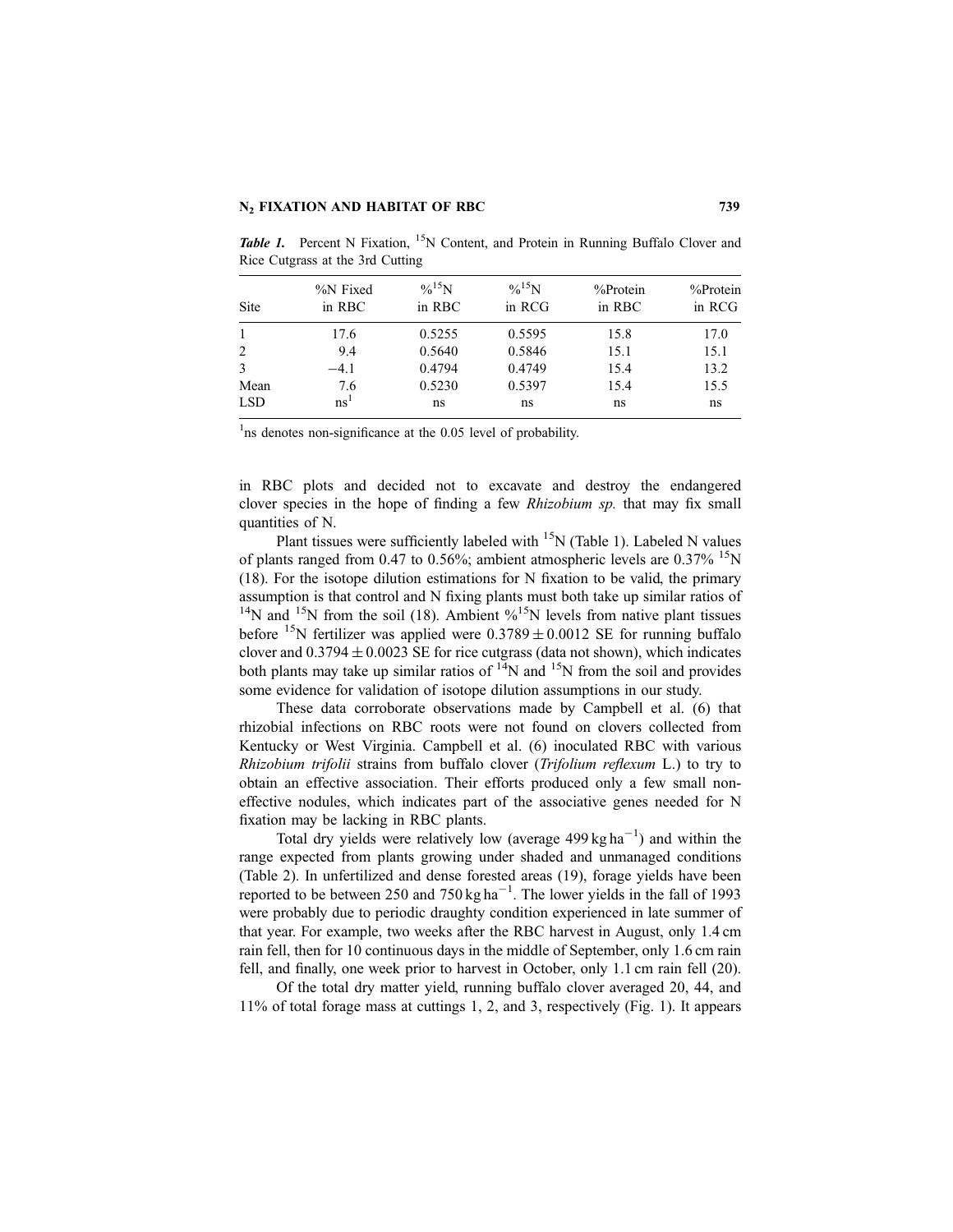| Site       | Cut <sub>1</sub> | Cut <sub>2</sub> | Cut <sub>3</sub> |  |
|------------|------------------|------------------|------------------|--|
|            | 516              | 35               | 359              |  |
| 2          | 574              | 20               | 390              |  |
| 3          | 598              | 26               | 830              |  |
| Mean       | 564              | 28               | 499              |  |
| <b>LSD</b> | $\mathrm{ns}^1$  | ns               | ns               |  |

**Table 2.** Total Dry Matter Yields  $(kg ha^{-1})$  at Each Harvest in Running Buffalo Clover Sites

<sup>1</sup>ns denotes non-significance at the 0.05 level of probability.

that the frequency of cutting had little effect on clover regrowth. Percent clover in spring of 1994 was similar to percent clover in the summer of 1993. Even with periodic drought after cutting, RBC persisted much better than the other associated plants and represented 44% of the herbaceous biomass.

RBC plots were species rich, and 37 sympatric species were identified (Table 3). To determine plants most closely associated with RBC, dry matter correlations among the various plant species were calculated (Table 4). Of the 37 total species, 19 were found growing in plots at two or more cuttings. Plants most closely associated with RBC were nettle (NT)  $(r = 0.90^{***})$  and deer tongue (DT)  $(r = 0.83***)$ , both of which have been found with RBC in early reports dating from the 1700s and 1800s (6). NT averaged 9, 5, and 12% of the dry matter yields at cuttings 1, 2, and 3, respectively, while DT averaged 4, 2, and 4%, respectively, for the same cuttings. Even though NT and DT did not represent a large percentage of the total yield, it would appear that RBC, NT, and DT have similar growth habits. The type of associations between RBC and sympatric species (e.g. competitive or symbiotic) could not be determined from this experiment. RCG represented a large percentage of the dry yield at the first cutting (37%) and moderate percentage at the last cutting (average 12%), but did not regrow during the drought at the second cutting (Fig. 1). Consequently, its correlation with RBC was low and non-significant  $(r = 0.43)$ . Sedge (SE) produced a large percentage of dry matter at cutting 2, site 3, and a moderate to low yield contribution at cuttings 1 and 3, so the correlation with SE was also low and non-significant ( $r = -0.13$ ).

Forage quality of running buffalo clover as indicated by protein levels was moderate with an average of 15% crude protein (Table 1). For comparison, high N fixing white clover (*Trifolium repens L*.) can have as much as 28% crude protein in the immature stages of growth (21). These levels in RBC were similar to rice cutgrass, which had crude protein levels around 16% (Table 1). Because RBC had moderate levels of protein that were similar to RCG, this is further evidence for lack of symbiotic  $N_2$  fixation in RBC.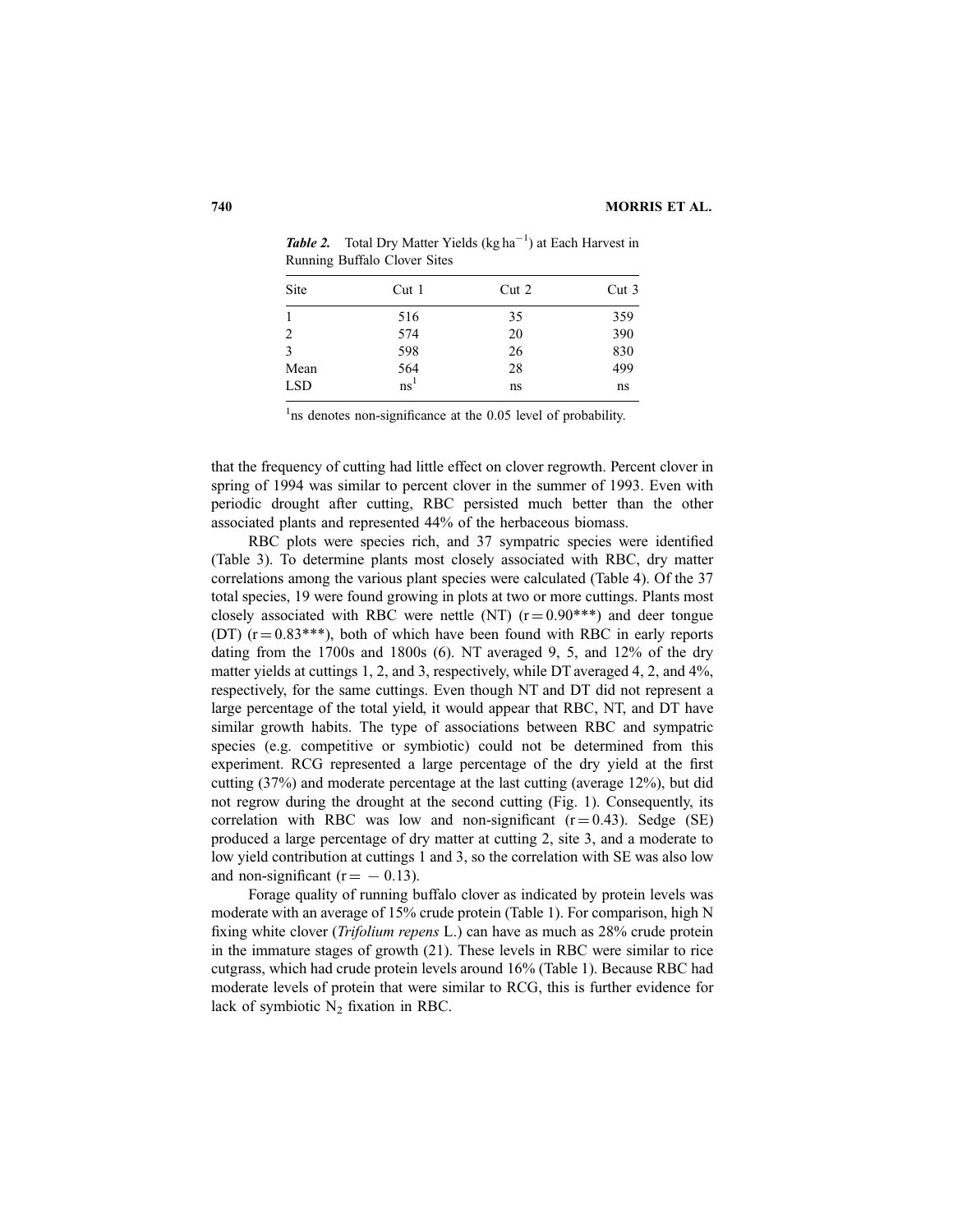

**Figure 1.** Dry matter contribution of plant species associated with RBC in three harvests. See Table 3 for definition of plant species symbols.

Analyses of soil shows pH was between 5.5 and 6.0 (Table 5). Although soil pH may not have been at optimum levels of 6 to 7 needed for RBC (22) it may have been adequate since soil Al and Mn levels should be non-toxic at pH above 5.5 (23,24). Phosphorus at 1.1 to 2.6  $\mu$ g g<sup>-1</sup> was low and may limit forage production (25). This is not unexpected since Pritchett and Fisher (26) have indicated there are more reports of P deficiency than any other nutrient in forest regions. Potassium and Ca were adequate for plant growth at between 96 to 172 and 815 and 1449  $\mu$ g g<sup>-1</sup>, respectively (27). Aluminum was at medium to low levels ranging from 7 to 79  $\mu$ g g<sup>-1</sup>, while Mn levels were high, ranging from 62 to  $107 \,\mu g\,g^{-1}$  (23,28). However, neither Al nor Mn would have been expected to be toxic at the pH level found in this study. It appears there are nutrient imbalances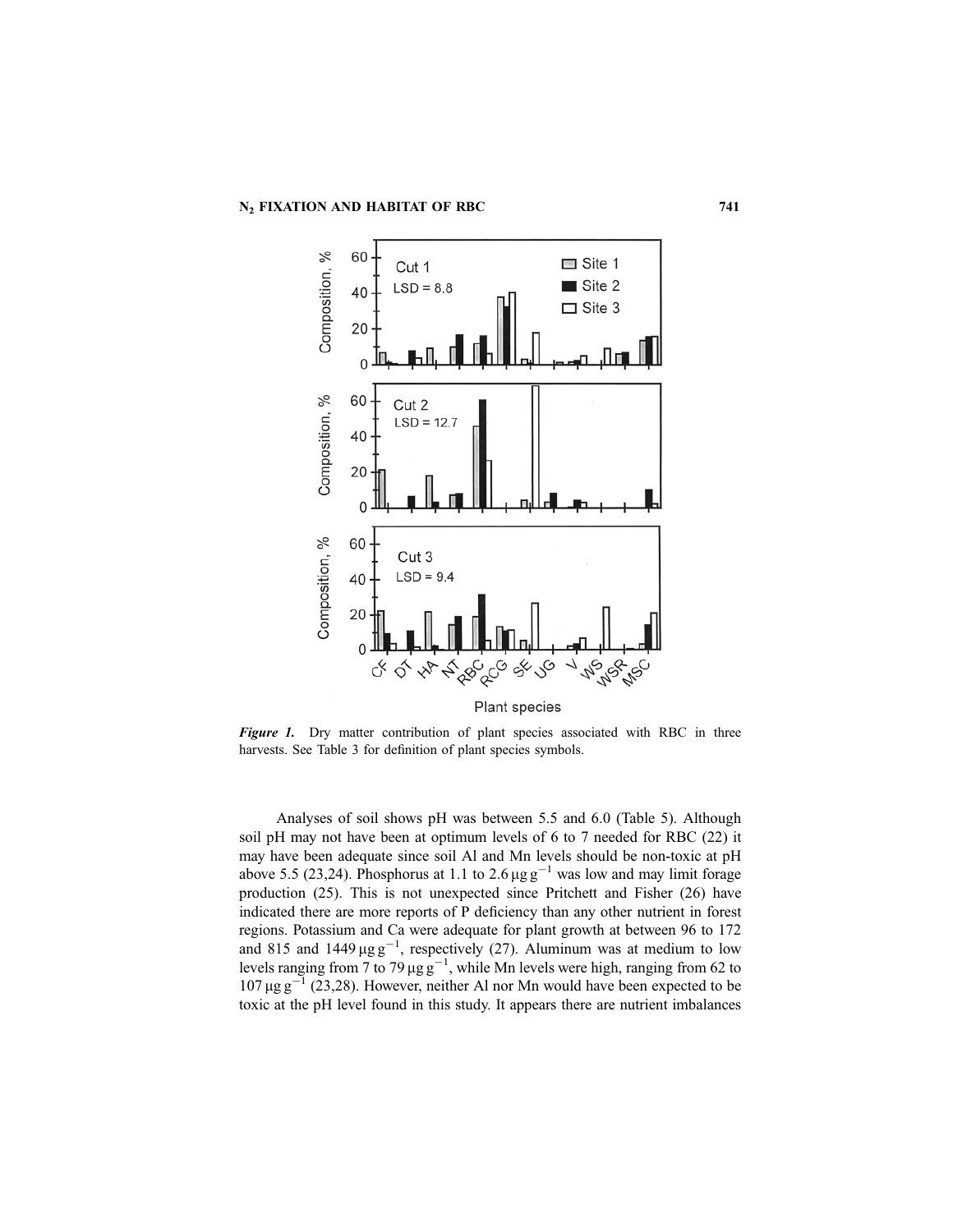| Symbol     | Common Name                | Scientific Name                           |
|------------|----------------------------|-------------------------------------------|
| A          | Aster                      | Aster sp $(L.)$                           |
| BG         | <b>Bluegrass</b>           | Poa sp $(L.)$                             |
| <b>BS</b>  | Bedstraw                   | Galium asprellum (Michx.)                 |
| CВ         | Creeping buttercup         | Ranunculus repens (L.)                    |
| CF         | Cinquefoil                 | Potentilla canadensis (L.)                |
| CW         | Clearweed                  | Pilia pumula (L.)                         |
| <b>DSW</b> | Dotted St. John wort       | Hypericum punctatum (Lam.)                |
| DT         | Deertongue                 | Panicum clandestinum (L.)                 |
| F          | Fern                       | Unknown                                   |
| FB         | Fleabane                   | Erigeron Pulchellus (Michx.)              |
| GI         | Ground ivy                 | Glecoma hederacea (Trevisan)              |
| <b>GR</b>  | Goldenrod                  | Solidago arguta (Ait.)                    |
| <b>HA</b>  | Heal all                   | Prunella vulgarus (L.)                    |
| HP         | Hog peanut                 | Amphicarpa bracteata<br>$( (L.)$ Fernald) |
| <b>HW</b>  | Honewort                   | Cryptotaenia canadensis<br>((L.) DC.)     |
| L          | Lily                       | Lilium $sp(L.)$                           |
| <b>MLF</b> | Marginal leaf fern         | Dryopteris marginalis (L.)                |
| MM         | Mountain mint              | Pycnantheum virginianum (L.)              |
| NT         | Nettle                     | Urtica dioica (L.)                        |
| <b>NS</b>  | Nightshade                 | Circaea alpina (L.)                       |
| P          | Plaintain                  | Plantain virginica (L.)                   |
| R          | Rush                       | Junicus tenuis (Willd.)                   |
| <b>RBC</b> | Running buffalo clover     | Trifolium stoloniferum<br>(Muhl. ex Eat.) |
| <b>RCG</b> | Rice cutgrass              | Leersia oryzoides ((L.) Sw.)              |
| S          | Smartweed                  | Polygonum pensylvanicum (L.)              |
| SE         | Sedge                      | Carex pensylvanica (Lam.)                 |
| <b>SSW</b> | Small flower St. John wort | $Hypericum$ mutulum $(L.)$                |
| SG         | Sourgrass                  | Oxalis europaea (Jord.)                   |
| <b>SW</b>  | St. John wort              | Hypericum sp (L.)                         |
| TBF        | Tall bellflower            | Campanula americana (L.)                  |
| TT         | Yellow poplar seedling     | Liriodendron tulipefera (L.)              |
| UG         | Unknown grass              | Poa sp $(L.)$                             |
| V          | Viola                      | Viola sp (L.)                             |
| WS         | Wingstem                   | Verbesina alternifolia (L.)               |
| <b>WSC</b> | Wild stonecap              | Sedum ternatum (Michx.)                   |
| WSR        | White snakeroot            | Eupatorium rugosum (Houtt.)               |
| WV         | White verbane              | Verbena urticifolia (L.)                  |

Table 3. Species Found in Running Buffalo Clover Sites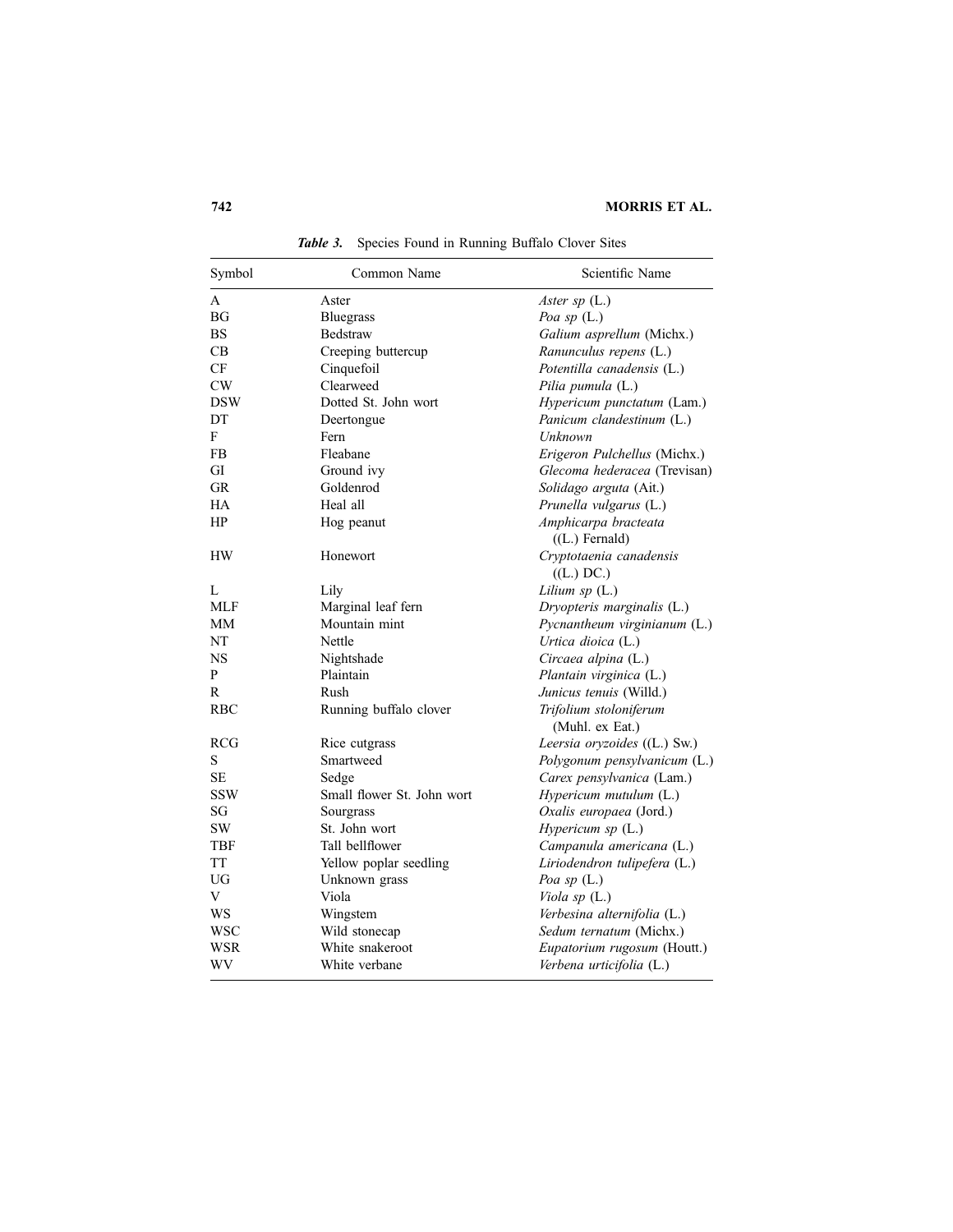| <b>Plant Species</b> | Correlation Coefficient | <b>Plant Species</b> | Correlation Coefficient |
|----------------------|-------------------------|----------------------|-------------------------|
| <b>BS</b>            | $0.21$ ns <sup>-1</sup> | P                    | $0.29$ ns               |
| CB                   | $-0.15$ ns              | RCG                  | $0.43$ ns               |
| CF                   | $0.25$ ns               | <b>SE</b>            | $-0.13$ ns              |
| CW                   | $0.21$ ns               | SG                   | $0.03$ ns               |
| DT                   | $0.83$ ***              | <b>SW</b>            | $-0.06$ ns              |
| GI                   | $-0.12$ ns              | UG                   | $-0.21$ ns              |
| HA                   | $0.08$ ns               | V                    | $0.16$ ns               |
| HP                   | $0.01$ ns               | WS                   | $-0.07$ ns              |
| <b>HW</b>            | $0.45$ ns               | WSR                  | $0.44$ ns               |
| NT                   | $0.90$ ***              |                      |                         |

**Table 4.** Dry Matter Correlations Between Running Buffalo Clover and Other Associated Plant Species

<sup>1</sup>ns denotes non-significance and \*\*\* denotes significance at the 0.005 level of probability.

in mountain soils that are supporting RBC populations. Additions of P, Mg, and perhaps lime to soil may improve RBC growth in these areas.

Campbell et al. (6) have indicated that the decline in RBC may have been brought about by habitat destruction, poor seed dispersal due to ruminant decline in forests, competition from non-native plant species, reduced fire frequency, and lack of rhizobial infection. Jacobs and Bartgis (3) indicated there was circumstantial evidence linking the decline of RBC to the extermination of bison from the clover's range. We suggest that RBC may have lost biological nitrogen fixing capabilities due to close associations with buffalo, elk, deer, and other ruminant animals. As RBC plants and seeds were consumed by those

| Element                                   | Site 1 | Site 2 | Site 3 | Mean  | Soil Test Value |
|-------------------------------------------|--------|--------|--------|-------|-----------------|
| pH <sup>1</sup>                           | 5.8    | 5.5    | 6.0    | 5.8   | adequate        |
| $P^2$ , $\mu$ g g <sup>-1</sup>           | 1.9AB  | 2.6A   | 1.1 B  | 1.9   | very low        |
| $K^1$ , $\mu$ g g <sup>-1</sup>           | 114    | 96     | 172    | 128   | adequate        |
| Ca <sup>1</sup> , $\mu$ g g <sup>-1</sup> | 815    | 968    | 1449   | 1,077 | adequate        |
| $Mg^{1}$ , $\mu g g^{-1}$                 | 39     | 79     | 79     | 66    | low             |
| Al <sup>1</sup> , $\mu$ g g <sup>-1</sup> | 22     | 79     |        | 36    | medium          |
| Mn <sup>2</sup> , $\mu$ g g <sup>-1</sup> | 107A   | 74 AB  | 62 B   | 81    | high            |

Table 5. Surface Soil Characteristics in Running Buffalo Clover Sites

<sup>1</sup>Differences between sites were not significantly different at the 0.05 level of probability.<br><sup>2</sup>Means among sites followed by the same letter are not significantly different at  $ISD$ <sup>2</sup>Means among sites followed by the same letter are not significantly different at  $LSD<sub>0.05</sub>$ level.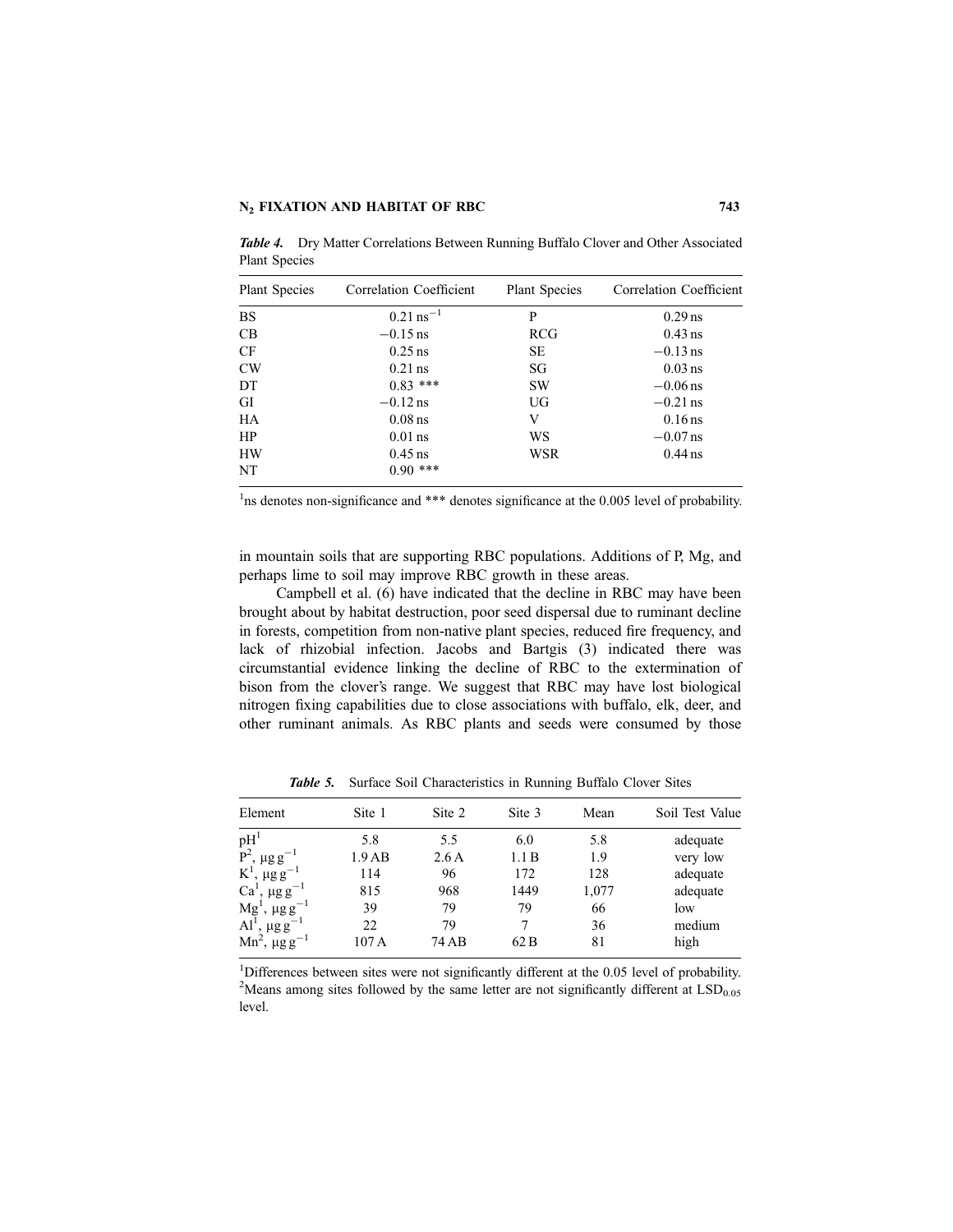animals and viable seeds were excreted in the manure (6), there was a high enough N level in manure to support clover to complete its life cycle before another ruminate animal came along and consumed new seed. Also, established forested areas would have been expected to have organic matter in the surface soil that could have provided needed N and other essential nutrients for RBC growth. A hardwood forest may put back  $43 \text{ kg N} \text{ ha}^{-1}$  annually in leaf litter (26), which could amount to a large quantity of available N over a long period of time. With high or moderate available soil N levels, N fixation may be inhibited (29). Ultimately, the rhizobial association may not have been necessary to the RBC, resulting in its natural selection against biological nitrogen fixation capability. Because of the lack of N fixing capabilities, RBC could not compete when habitat conditions changed across the eastern USA (6). During the 1700s and 1800s, large areas of land were cleared for crop and cattle production, and clovers capable of fixing high rates of N such as white clover were introduced resulting in excessive competition. Also, buffalo and elk were exterminated from the region. Those animals may have been the predominant means for seed dispersal and provided optimum nutrients in the manure for the RBC to complete its life cycle. Perhaps with the aid of genetics and newer technology, the full compliment of associative  $N<sub>2</sub>$  fixing genes could be infused back into RBC, which would improve the chances of survival of this species under natural conditions.

#### **CONCLUSIONS**

Our data indicated that RBC growing on mountain slopes in West Virginia does not obtain significant amounts of N from biological  $N_2$  fixation. The potential for use as an agricultural crop in pasture areas appears to be limited because N fertilizer would have to be applied to meet the needs of the clover. However, the advantage of growing RBC in association with ruminant animals in a forest with high shade, low P and Mg fertility, and perhaps periodic draughty conditions in comparison to other forage species needs further investigation. Also, the possibility that the low P and Mg levels and perhaps other micronutrients (e.g. molybdenum) not analyzed in this study were limiting nodulation and  $N_2$  fixation cannot be ruled out.

#### **REFERENCES**

1. CFR. 50CFR17.12, Endangered and Threatened Plants. U.S. Code of Federal Regulations; Office of the Federal Register, National Archives and Records Administration: Washington, DC, 1992.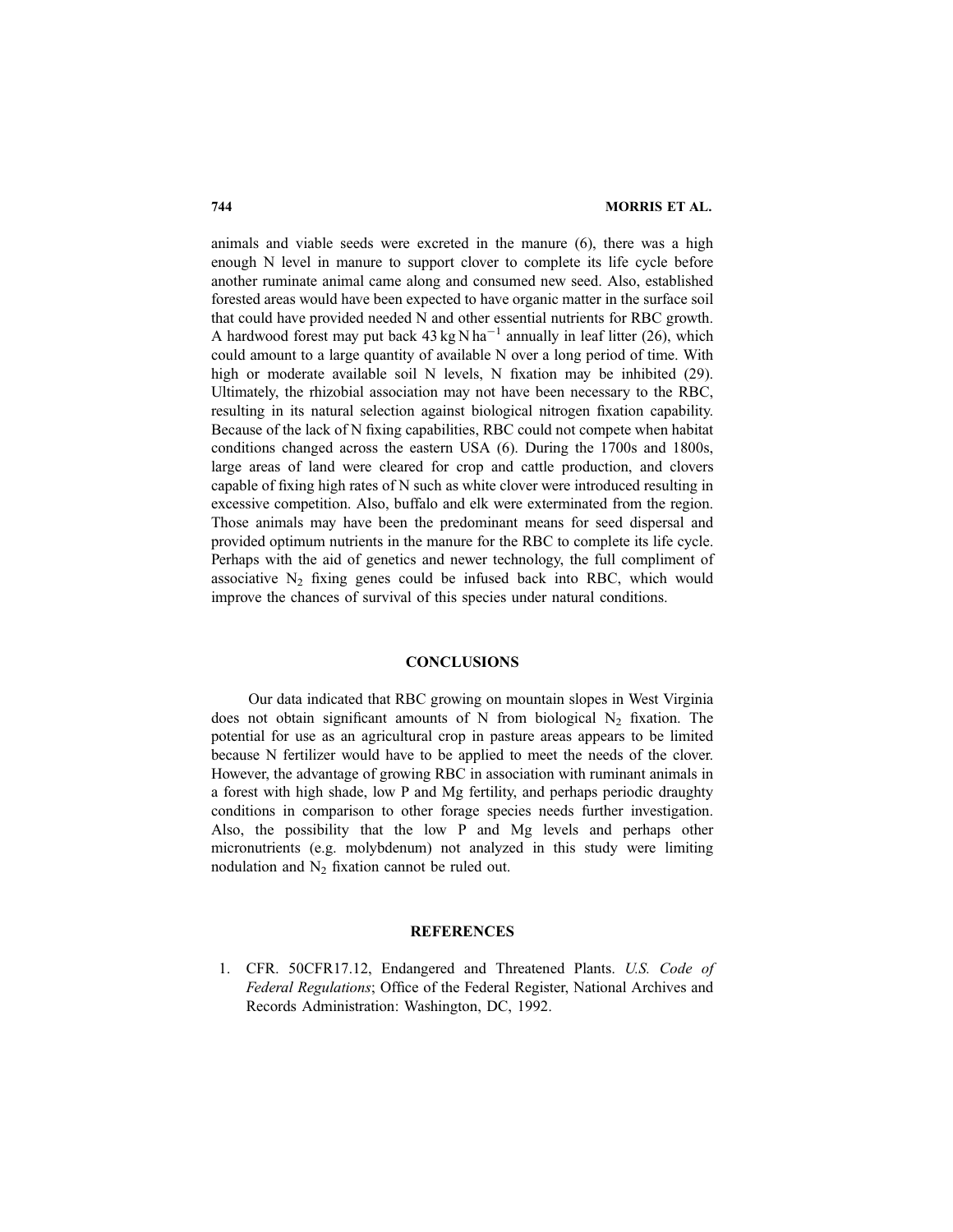#### N<sub>2</sub> FIXATION AND HABITAT OF RBC 745

- 2. Bartgis, R.L. Rediscovery of Trifolium stoloniferum Muhl. Ex A. Eaton. Rhodora 1985, 87, 425–429.
- 3. Jacobs, J.F.; Bartgis, R.L. The Running Buffalo Clover. In Audubon Wildlife Report, 1987; Silvestro, R.D., Ed.; Academic Press: Orlando, FL, 1987; 439–445.
- 4. Brooks, R.E. Trifolium stoloniferum, Running Buffalo Clover: Description, Distribution, and Current Status. Rhodora 1983, 83, 343–354.
- 5. Cusick, A.W. Trifolium stoloniferum (Fabaceae) in Ohio: History, Habitats, Decline and Rediscovery. SIDA 1989, 13 (4), 467–480.
- 6. Campbell, J.J.N.; Evans, M.; Medley, M.E.; Taylor, N.L. Buffalo Clovers in Kentucky (Trifolium stoloniferum and T. reflexum): Historical Records, Presettlement Environment, Rediscovery, Endangered Status, Cultivation and Chromosome Number. Rhodora 1988, 90, 399–418.
- 7. USFWS. Trifolium Stoloniferum Recovery Plan; U.S. Fish and Wildlife Service: Twin Cities, MN, 1989; 26 p.
- 8. Barrett. Regional Silviculture of the United States; John Wiley and Sons: New York, 1995.
- 9. Weaver, R.W.; Danso, S.K.A. Dinitrogen Fixation. In Methods of Soil Analysis. Part 2. Microbiological and Biochemical Properties; Weaver, R.W., Ed.; SSSA: Madison, WI, 1994; 1019–1045.
- 10. AOAC. Nitrogen (Total) (Crude Protein) in Plants. In Official Methods of Analysis; Helrich, K., Ed.; AOAC: Arlington, VA, 1990; 59.
- 11. Thomas, G.W. Soil pH and Soil Acidity. In Methods of Soil Analysis, Part 3: Chemical Methods; Sparks, D.L., Ed.; SSSA: Madison, WI, 1996; 475– 515.
- 12. Kuo, S. Phosphorus. In Methods of Soil Analysis, Part 3: Chemical Methods; Sparks, D.L., Ed.; SSSA: Madison, WI, 1996; 869–919.
- 13. Sumner, M.E.; Miller, W.P. Cation Exchange Capacity and Exchange Coefficients. In Methods of Soil Analysis, Part 3: Chemical Methods; Sparks, D.L., Ed.; SSSA: Madison, WI, 1996; 1201–1229.
- 14. Gambrell, R.P. Manganese. In Methods of Soil Analysis, Part 3: Chemical Methods; Sparks, D.L., Ed.; SSSA: Madison, WI, 1996; 665–682.
- 15. Bertsch, P.M.; Bloom, P.R. Aluminum. In Methods of Soil Analysis, Part 3: Chemical Methods; Sparks, D.L., Ed.; SSSA: Madison, WI, 1996; 517–550.
- 16. SAS. SAS/STAT Users' Guide, Version 6, 4th Ed.; SAS Institute, Inc.: Cary, NC, 1994; Vol. 1.
- 17. Heichel, G.H. Symbiosis: Nodule Bacteria and Leguminous Plants. In Forages the Science of Grassland Agriculture; Heath, Ed.; Iowa State Univ. Press: Ames, Iowa, 1985.
- 18. Edwards, A.P. A Guide to the Use of  $^{14}N$  and  $^{15}N$  in Environmental Research, Special Report 78–18; U.S. Army Corps of Engineers, 1978.